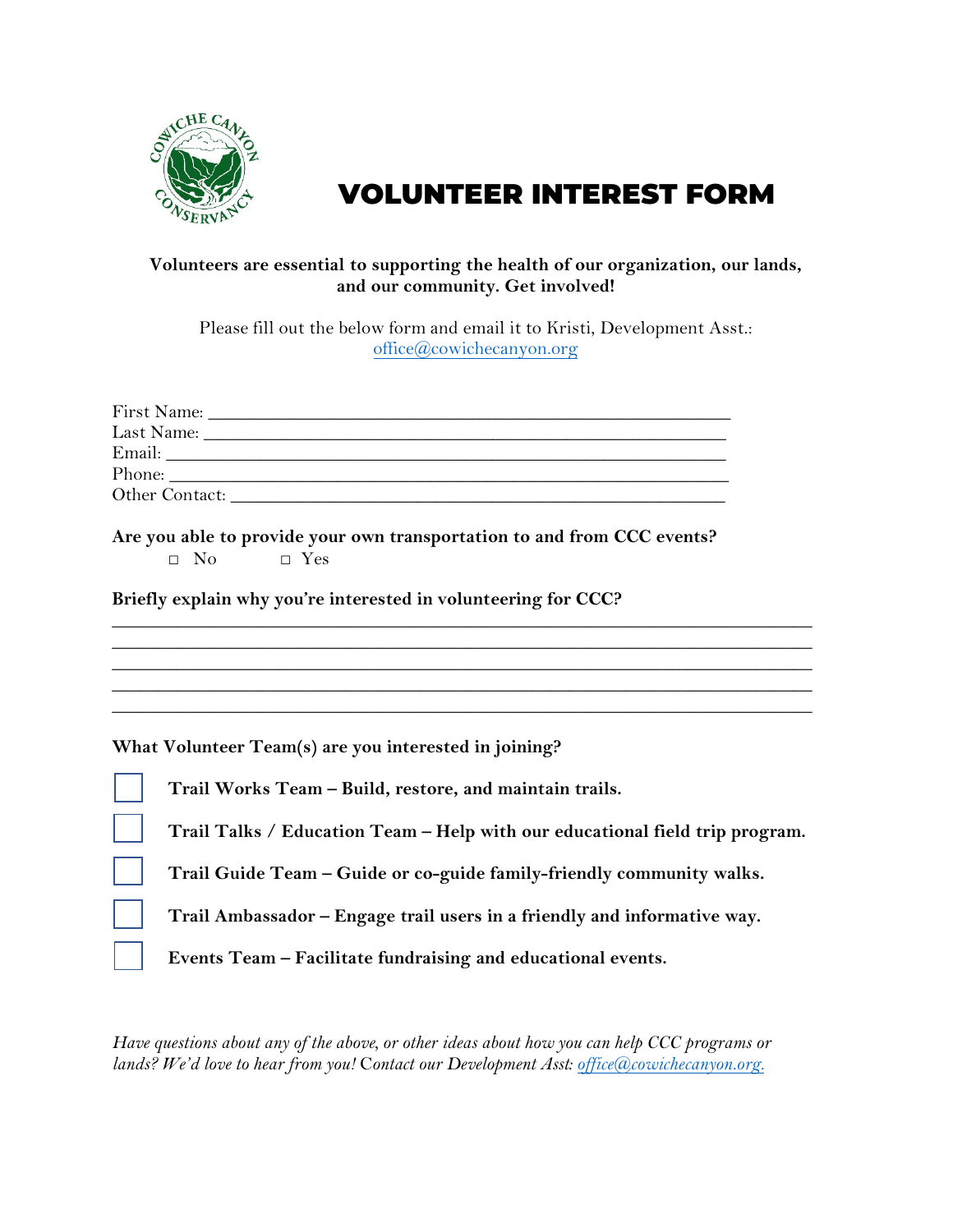## **Volunteer Waiver**

I understand that this activity with Cowiche Canyon Conservancy (CCC) may involve difficult conditions, uneven terrain and unanticipated natural hazards. I undertake all activities at my own risk and agree, for myself and my heirs, to release CCC, their docents and/or volunteers from any liability for injury to myself or damage to my possessions which may occur in connection with these Conservancy-related service activities.

CCC may be photographing the project that may include images of you for use in newsletters, websites, or other publications. By signing, I hereby grant permission to CCC to use for media for promotion of CCC in the future.

\_\_\_\_\_\_\_\_\_\_\_\_\_\_\_\_\_\_\_\_\_\_\_\_\_\_\_\_\_\_\_\_\_\_\_\_\_\_\_\_\_\_\_\_\_\_\_\_\_\_\_\_ \_\_\_\_\_\_\_\_\_\_\_\_\_\_\_\_\_

Signature Date Date Date Date Date

## **Washington State Patrol Background Check Disclosure Form**

Cowiche Canyon Conservancy will conduct a Washington State Patrol Background Check for any potential staff, board members and volunteers placed in direct contact with children. Please answer the following questions honestly and completely and sign the declaration. Attach a separate sheet if additional space is needed.

1. Have you ever been convicted of a crime? You must include any and all past or current criminal convictions.

 $\Box$  No  $\Box$  Yes

If yes, please identify the crime, provide the date of convictions, name of the court, and the sentence imposed.

2. Have you ever had findings made against you for domestic violence, abuse, sexual abuse, neglect, exploitation of a child in any legal proceeding? These proceedings include judicial or administrative proceedings as well as findings by Department of Social and Health Services (DSHS) or the Department of Health that you have not challenged or appealed.

□ No □ Yes

If yes, please identify the specific findings, which agency or court made the finding, the date and penalty imposed.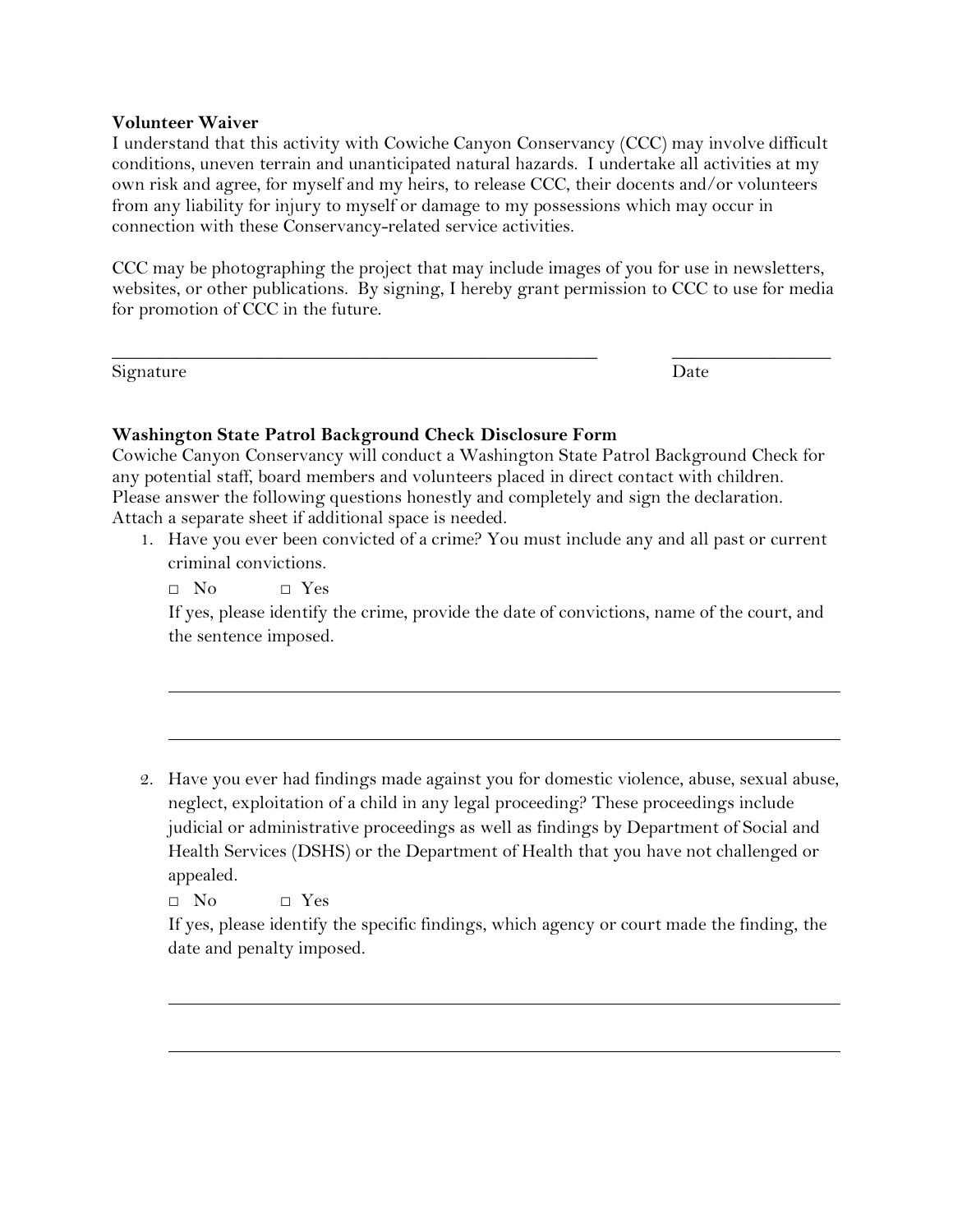3. Do you currently have any criminal charges pending against you? Are you presently under investigation for possible criminal charges?

□ No □ Yes

If yes, please provide details to enable Cowiche Canyon Conservancy to evaluate, including the charge, date, jurisdiction and status.